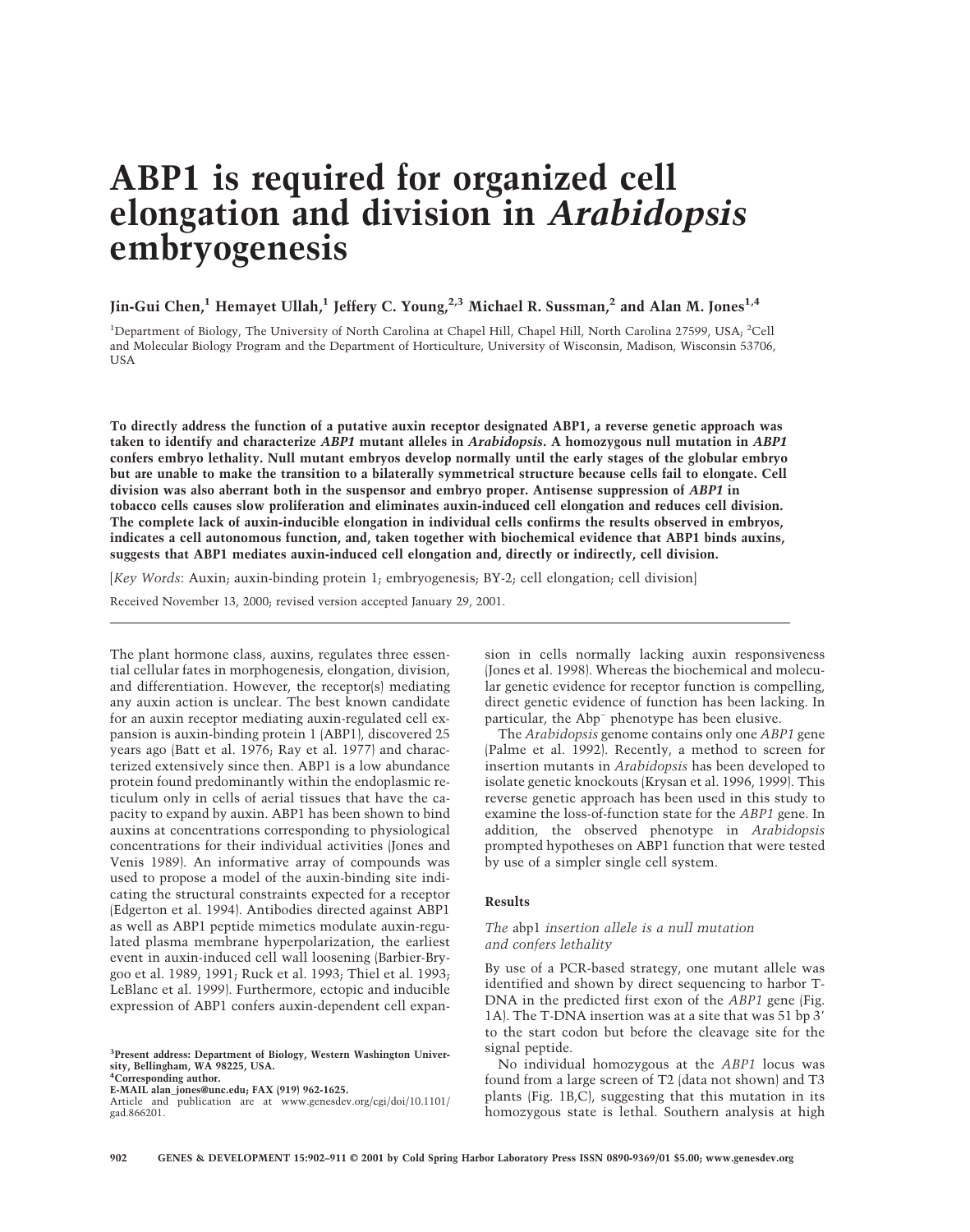



**Figure 1.** Isolation of *ABP1* knockout allele. (*A*) T-DNA insertion site in *ABP1*. (LB) T-DNA *left* border, (RB) T-DNA *right* border. Dark gray boxes represent exons. Light gray box represents 3' untranslated region (3'UTR). Bar, 100 bp, although the T-DNA insert (white box) is not drawn to scale. (*B*,*C*) PCR screening for *abp1* T-DNA insertion mutants from 32 T3 plants, by use of *ABP1* forward and reverse primers to amplify the wildtype allele (*B*), and T-DNA RB and *ABP1* reverse primers to amplify the mutant allele (*C*). (*D*) Southern blot analyses of *ABP1* gene and knockout allele. The blots were hybridized with a genomic *ABP1* probe (*left*), a cDNA PCR product (*middle*), and a T-DNA pD991 plasmid DNA (∼5.5 kb) (*right*), respectively. Blots were washed at high stringency (*left* and *right*) and low stringency (*middle* ), respectively. (*E*) Southern blot screening for single T-DNA insertion *abp1* mutants from 24 F2 plants (T3 plants heterozygous at the *abp1* locus was backcrossed to wild-type Wassilewskija. F1 and F2 plants were selected by 50 µg/mL kanamycin). Blots were hybridized with genomic *ABP1* probe (*left*) and T-DNA pD991 plasmid DNA (*right*). Plants heterozygous at the *abp1* locus with single T-DNA insertion (plants 3, 5, 8, 10, 11, 12, 15, 18, 19) were selected for subsequent analyses.

and low stringency by use of genomic *ABP1* and its cDNA as probes respectively confirmed that the WS ecotype harbored a single *ABP1* gene and the insertion segregated with this gene in the mutant (Fig. 1D). Backcrossing to wild-type Wassilewskija enabled isolation of plants with single T-DNA insertions (Fig. 1E, plants 3, 5, 8, 10, 11, 12, 15, 18, and 19) linked with the kanamycin marker ( $\text{kan}^R$ : $\text{kan}^S = 2:1$ ) and tagged to the *ABP1* gene (Fig. 1E), and these were used for further characterization.

The absence of homozygous null alleles in the screen and the observed kan<sup>R</sup> segregation ratio suggested that lethality was embryonic, therefore, immature seeds were examined within each silique. Because *Arabidopsis* seeds mature synchronously within each silique, it is possible to score segregating individuals having aberrant development (Errampalli et al. 1991). The siliques from wild-type and mutant plants were normal (Fig. 2A). However, 8–12 d after flower opening, ∼25% of immature seeds from mutant plants heterozygous at the *abp1* locus were distinguishable by color (Fig. 2B,C). The embryos of these abnormally white, immature seeds were arrested at the globular stage (Fig. 2D), whereas those of the green immature seeds had already reached the mature cotyledon stage (Fig. 2, cf. D with E). At a point when wild-type seeds were fully mature, the segregating white seeds turned brown and lost germination capacity as described for tagged, embryonic-lethal mutants (Errampalli et al. 1991). This shows that the mutation linked to  $kan<sup>R</sup>$  confers embryo lethality.

To determine whether the embryo defect was exclusively caused by a single T-DNA insertion in the *ABP1* gene, genetic complementation was carried out by cotransforming mutants, heterozygous at the *ABP1* locus, with CaMV  $35S$ *ABP1* and  $35S$ *<i>Bar*. Basta-resistant plants were selfed and the seed lethality scored. Within siliques of T2 plants, white seeds segregated from green seeds at the expected segregation ratio (1:15) for rescue by the transgene (Table 1). Rescued plants homozygous at the *abp1* locus were analyzed further by use of PCR to genotype and ascertain the presence of the transgene. Those segregating 1:15 white to green seed were shown to be homozygous at the *abp1* locus and hemizygous at the  $35S$ *ABP1* transgene locus. BASTA resistance seg-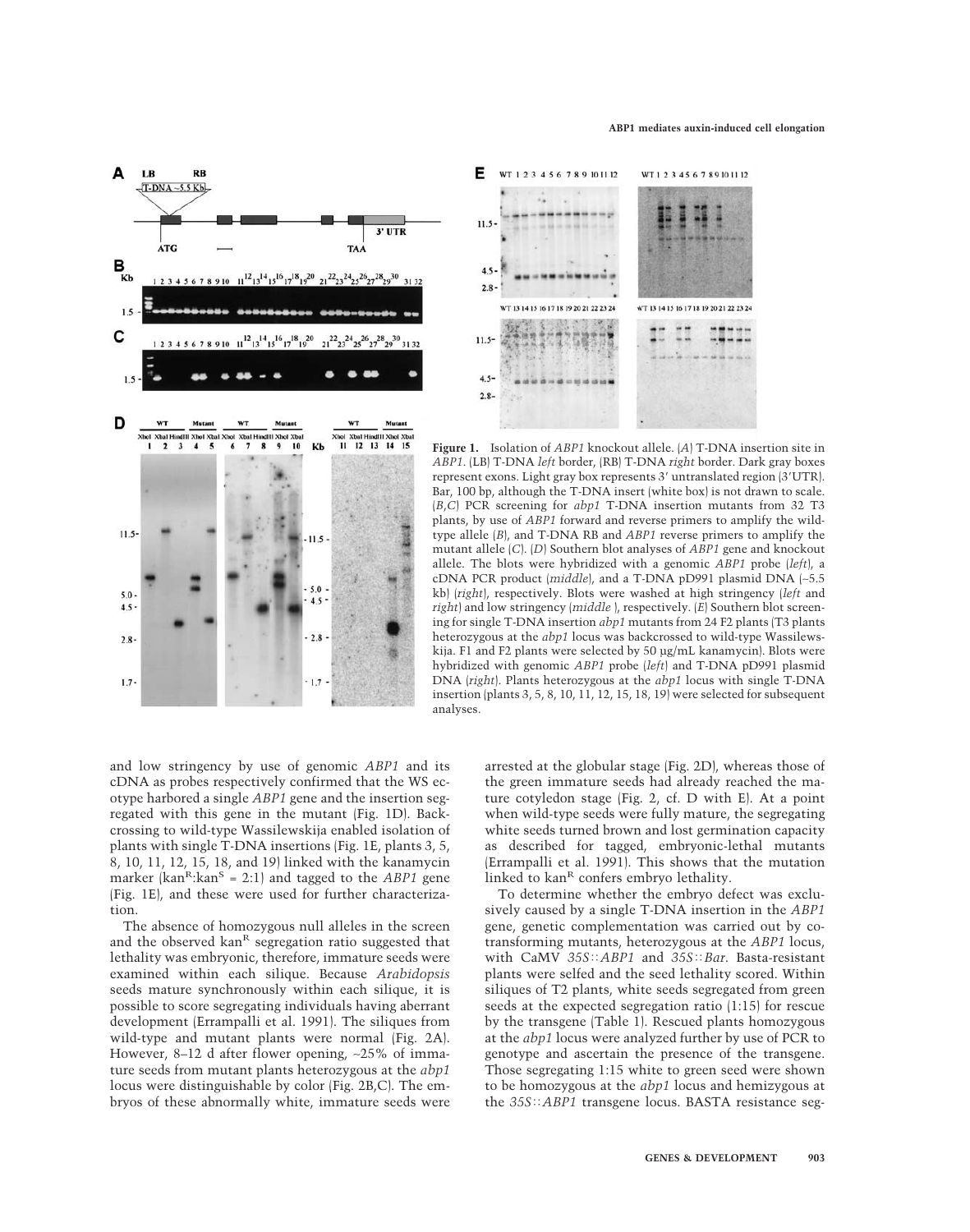

**Figure 2.** Immature seed segregation in plants heterozygous at the *abp1* locus. (*A*) Siliques of wild-type Wassilewskija and Landsberg *erecta* plants (1 and 3) and mutant plant heterozygous at the *abp1* locus in the corresponding ecotypes (2 and 4). (*B*,*C*) Immature seeds segregate within single silique of plants heterozygous at the *abp1* locus. (*D*,*E*) Microscopy image of white (*D*) and green (*E*) immature seeds from single silique of mutant plant heterozygous at the *abp1* locus in *B* and *C*. Images were obtained by use of a 490-nm excitation filter. Arrow in *D* indicates a globular *abp1* embryo of the same developmental age as the wild-type embryo shown in *E*. Scale bars, 500 µm in *A–C*, and 100 µm in *D* and *E*.

|                     | Table 1. abp1 mutant rescued by transformation |
|---------------------|------------------------------------------------|
| with CaMV 35S::ABP1 |                                                |

|                                |           | White Green  |                    | White/Green (Hypothesis) $\chi^2$ |
|--------------------------------|-----------|--------------|--------------------|-----------------------------------|
| ABP1/ABP1<br>ABP1/abp1         | 11<br>802 | 2297<br>2358 | 1:208.82<br>1:2.94 | $(1:3) 0.24*$                     |
| $ABP1/abp1$ ,<br>$35S::ABP1/-$ | 54        | 815          | 1:15.09            | $(1:15) 0.002*$                   |
| $ABP1/abp1$ ,<br>$pBAR1/-$     | 264       | 788          | 1:2.98             | $(1:3)$ 0.005*                    |

Transformed plants were selected by spraying with Liberty Herbicide. Siliques were opened to check color of immature seeds 8–12 days after flower opening. *ABP1/abp1,* 35S::*ABP1*/− represents plants heterozygous at the *abp1* locus and hemizygous for CaMV 35S::*ABP1, ABP1/abp1,* pBAR1/− represents plants heterozygous at the *abp1* locus and hemizygous for CaMV 35S vector only. Chi-square values are shown for the indicated segregation ratio.  $*P > 0.5$ .

regated as expected for a single copy of the transgene per genome.

## *The developmental arrest in* abp1 *embryo is at the early globular stage*

*abp1*mutants deviated from normal development only after the dermatogen stage (Fig. 3). Altered phenotypes became grossly apparent at the 32-cell stage. Newly formed cross walls of *abp1* embryos were misoriented (Fig. 3, cf. A with B).

With one important exception, morphogenesis during formation of the globular-staged embryo is driven predominantly by the placement of division planes rather than by selected cell elongation. That exception is the elongation of the single-celled zygote. However, after approximately the 32-cell dermatogen stage, cell elongation marks the acquisition of axiality and the embryo proper becomes bilaterally symmetrical (Mayer et al. 1993). This transition is manifest by the vertical elongation and subsequent anticlinal placement of division planes in the lower tier of cells as depicted at the top of Figure 3. The arrow in Figure 3A points to these elongated cells, and arrows labeled a in Figure 3 indicate the positions of the anticlinal walls that formed after vertical elongation. Lower tier cells do not elongate in the *abp1* embryos (Fig. 3, A vs. B) and the ordered flanks of cells that form by the coupling of elongation with anticlinal divisions at later developmental stages is also lacking (Fig. 3, cf. C with D, and E with F).

#### *Cell division is aberrant in* abp1 *mutants*

Not only is elongation and the anticlinal divisions needed to establish the vertical cell files, but formation of these lower tier cells via vertical divisions in the lower region of the early globular embryo is required also. This early step itself may be an auxin response that is disrupted by mislocated divisions in the *abp1* embryos.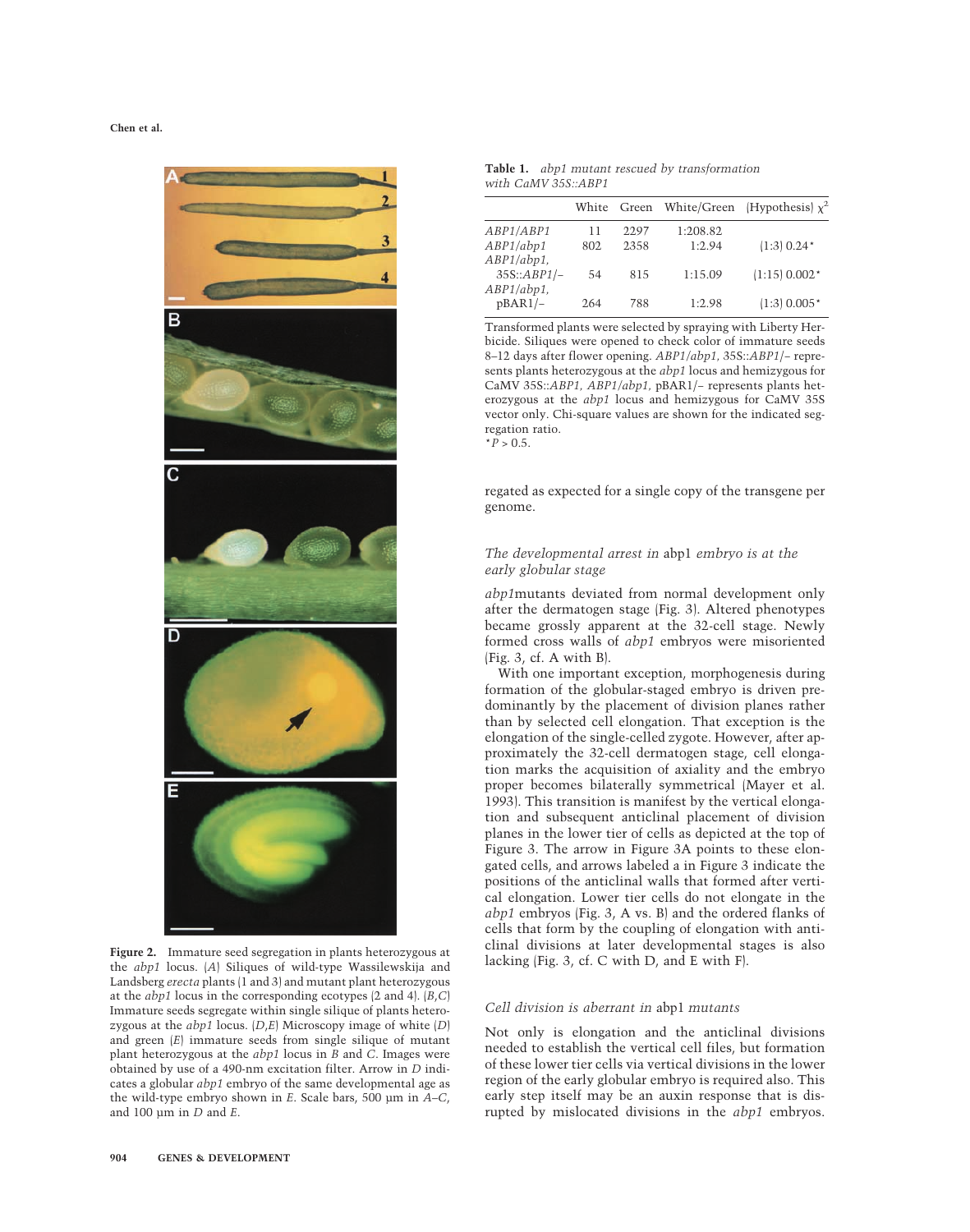

**Figure 3.** Development of *abp1* embryos. (*Top*) Normal progression of embryo development from dermatogen (stage 7) to midglobular (stage 9) embryos. Lower tier cells expand axially (indicated by double-headed arrows) before dividing anticlinally (arrows a). (*A–F*) Developmental stages are as follows: (*A*) wildtype embryo at early-globular stage (approximately stage 7). Arrow indicates elongated cells of the lower tier;(*B*) *abp1* embryo at early-globular stage, from the same silique as *A*. Arrows in *B* indicate the misoriented newly formed cross walls;(*C*) wildtype embryo at mid-globular stage (approximately stage 9). The arrows labeled a–c correspond to structures indicated at *top*; (*D*) *abp1* embryo at mid-globular stage, from the same silique as *C*. Arrow indicates a periclinal division in the outer layer cells;(*E*) wild-type embryo at early-heart stage;(*F*) *abp1* embryo arrested at globular stage, from the same silique as *E*. Arrows in *F* indicate periclinal divisions in the outer layer cells. The view shown in Fig. 3 is likely a medial transverse section. Images were obtained by confocal microscopy (YHS filter block, 568 nm excitation, Zeiss LSM 410 equipped with an Argon/Krypton laser). Fixation, clearing, and visualization of materials were by the method of Christensen et al. (1997). Scale bars, 25 µm.

*abp1* embryos consistently displayed cell division abnormalities. Outer layer cells frequently divide periclinally (Fig. 3D,F). This effect on division may be an indirect effect due to a lack of polar growth or a direct effect of auxin mediated by *ABP1*. The later remains possible because it is known that auxin controls cell division. The boundary between the basal end of the *abp1* embryo proper and the suspensor was irregular (Fig. 3, cf. A with 3B;Fig. 4B–D). In normal development, the uppermost derivative of the basal cell becomes the hypophysis and divides asymmetrically, producing a lens-shaped cell (Fig. 3, arrow b) and a larger basal daughter cell (Fig. 3, arrow c), distal and proximal to the suspensor, respectively. These two derivatives of the hypophysis, which ultimately establish the embryonic root, were never observed in *abp1* mutant embryos (Figs. 3B and 4B–E), consistent with the general notion that root distal pattern-



**Figure 4.** Developmental arrest of *abp1* embryos. (*A*) Abp1 <sup>+</sup> embryo at mature cotyledon stage, (*B–F*) Abp1− embryos, from the same silique as *A*. Arrows with large arrowhead in *B* and *C* indicate an extra cell division in the apical suspensor. Long arrows in *C* indicate periclinal cell division. Arrow in *D* indicates an anticlinal cell division. Asterisks indicate individual cells along the suspensor. Arrow in *E* indicates the abnormal junction between embryo proper and suspensor. Scale bars, 25 µm.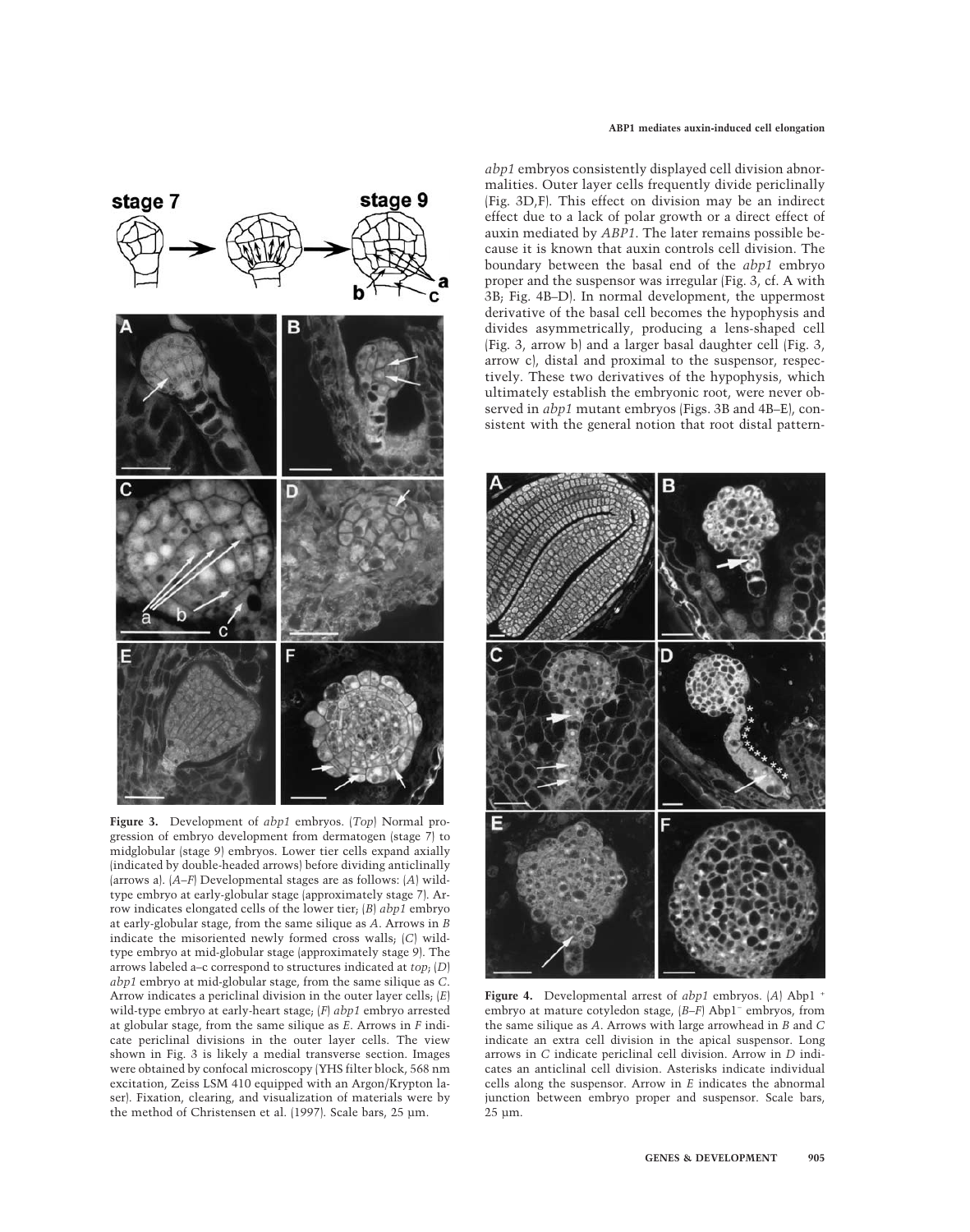ing is established through auxin (Sabatini et al. 1999). *abp1* mutant embryos lack the characteristic cell arrangement and shape that represent the incipient shoot and root anlagen observed in transition-stage embryos (Fig. 4B) and, as well, lack the internal tissue organization of later stages (Fig. 4, cf. A with B–F). Finally, as seen in Figure 4, B, D, and F, *abp1* cells are less elongated (average axial ratios  $= 1.4$  vs. axial ratio of wild-type cotyledon cells  $= 2.2$ , Fig. 4A).

In contrast to normal wild-type embryogenesis, the suspensor apparatus of *abp1* mutants failed to degenerate, indicating that normal embryo progression must signal the onset of programmed cell death in the suspensor. In the auxin mutant, *bodenlos* (Hammann et al. 1999), the apical cell of the two-cell embryo divides vertically instead of anticlinally, thus failing to form the basal root initial. *abp1* mutants consistently showed a similar aberrant division, although in the apical suspensor (Fig. 4B,C), giving rise to twinned cells that continue to divide to form a cluster (Fig. 4C,D, long arrow). Such an aberrant division in the apical suspensor occurs in the auxininsensitive mutant, *axr6* (Hobbie et al. 2000), although perhaps at an earlier stage. The suspensors of *axr6* and *abp1* also share ectopic periclinal divisions (Fig. 4C, long arrows), but *abp1* mutants undergo additional ectopic anticlinal divisions to produce suspensors that are longer (Fig. 4D, asterisks) than the typical 6- to 9-cell file. At a later stage, the abnormal junction between *abp1* embryo proper and the suspensor became much more pronounced (Fig. 4E).

## *BY-2 cells lacking detectable* ABP1 *proliferate but lack auxin-inducible cell elongation*

Because *abp1* mutant embryos proliferate into large masses of cells, the defect does not appear to affect a cell-vital function, but rather disrupts the organization of *Arabidopsis* embryos established by organized cell divisions and elongations. Cell lines are the choice system to precisely examine mechanisms controlling cell division and elongation. Because it is not possible to generate cell lines from *Arabidopsis* embryos in the early globular stage (Luo and Koop 1997), the stage at which *abp1* embryos are blocked, we have chosen to reduce *ABP1* expression in an established cell line designated BY-2. An additional advantage of testing the role of *ABP1* in BY-2 cells is that cell division and elongation has already been characterized in this line (Hasezawa and Syono 1983). The large number of smaller cells in *abp1* embryos also suggests that cell expansion is affected to a greater degree than cell division, aside from the aberrant division planes discussed above. To test this further, antisense suppression of *ABP1* was used to generate a BY-2 cell line (designated NAS1) with a level of ABP1 protein that was undetectable by three different antibodies (Fig. 5A). NAS1 cells proliferated for more than 1 yr, although at a lower rate of fresh weight increase compared with the control line (Fig. 5B). The fresh weight increase in control cells that occurs between 3 and 6 d after transfer is due primarily to cell division with regenerative expansion, whereas the fresh weight increases after 7 d is due primarily to net cell expansion without cell division (data not shown). At the phase of maximum cell division (days 4–5), the rate of NAS1 cell division was essentially normal (Fig. 5B), although cells grew as clumps of smaller cells, unlike the linear growth of control cells (Fig. 5, cf. C and D). In contrast to division, little increase in fresh weight was observed for NAS1 cells during the expansion phase (after day 7). NAS1 cells were substantially shorter (control length =  $131 \pm 41$  µm vs. NAS1 =  $65 \pm 11$  µm) and smaller (control area = 2666  $\pm$  343 µm<sup>2</sup> vs. NAS1 =  $1836 \pm 231 \text{ µm}^2$ ) than the control lines (Fig. 5, cf. E with F).

The *ABP1* antisensed line lacks auxin-induced cell elongation (Fig. 6). Specifically, whereas expansion to recharge cell volume after division is present (meristematic growth), auxin-induced elongation that increases cell volume beyond the dividing cell (vegetative growth) is completely absent. Auxin-induced elongation was observed in control cells by transferring 7-day-old cells to the indicated low auxin concentrations, but similarly treated NAS1 cells were completely unresponsive to auxin. The loss of auxin-inducible elongation was shown with the synthetic auxin, 1-NAA.

Higher concentrations of auxin induced cell division and DNA synthesis, and this response was measured in the NAS1 cells. To test this result more precisely, cells were synchronized by auxin starvation for 3 d (Fig. 7A). Under these conditions, NAS1 cells were significantly shorter (control length =  $324 \pm 42$  µm vs. NAS1 = 182  $\pm$  22 µm) and smaller (control area = 22,664  $\pm$  2412 µm<sup>2</sup> vs. NAS1 =  $13,668 \pm 1644 \text{ }\mu\text{m}^2$ ) than control cells (Fig. 7B,E,F) as was already shown in nonsynchronous cells (Fig. 5). Note that the auxin-induced elongation effect in control cells becomes obscured by the 3-day starvation step needed to synchronize these cells. Auxin-induced cell division in NAS1 was reduced in NAS1 compared with control cells (Fig. 7D); however, DNA synthesis as measured by [<sup>3</sup>H]thymidine was nearly the same on a per cell basis (Fig. 7, cf. C with D). Interestingly, not only was elongation reduced in NAS1 cells, but it also grew as a globular mass in culture, reminiscent of embryonic cells in the *abp1* mutant (Fig. 4F).

## **Discussion**

Plant embryogenesis involves a strict orchestration of cell division, elongation, and differentiation (Meinke 1995;Laux and Jürgens 1997). A current hypothesis is that the plant hormone auxin provides positional information interpreted by the developing embryo to direct which cells divide and which cells elongate to form this polarized structure (Vroemen et al. 1999).

A regulatory role for auxin in embryogenic patterning has already been established by multiple approaches. For example, manipulation of the amount and spatial distribution of auxin (Liu et al. 1993; Fischer and Neuhaus 1996; Hadfi et al. 1998) in developing zygotic embryos phenocopies development observed in a number of embryo defective mutants (Mayer et al. 1991). Many em-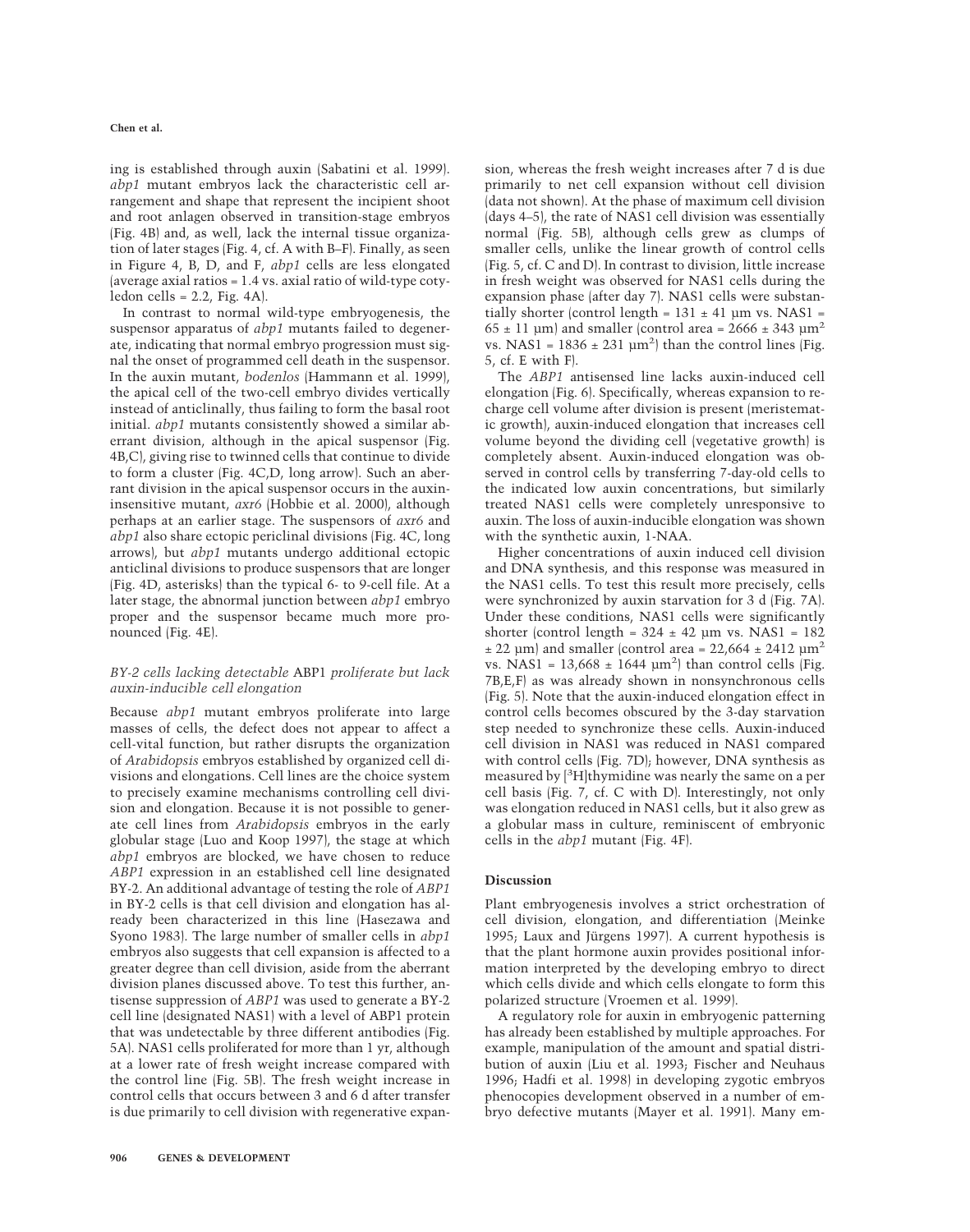

**Figure 5.** Antisense suppression of *ABP1* in BY-2 cells. (*A*) Immunoblot analyses of ABP1 protein levels in crude microsomal fractions from control and an *ABP1*-antisense suppressed BY-2 cell line (designated NAS1) 5 d after subculture in the presence or absence of 10 µM dexamethasone (Dex), using anti-tomato ABP1 polyclonal Abs (α-LeABP1 Abs, *top*), anti-tobacco ABP1 monoclonal antibodies (α-NtABP1 mAbs, *bottom*, *left*), and anti-maize ABP1 polyclonal antibodiess (α-ZmABP1 Abs, *bottom*, *right*). Arrow 1 indicates the expected band for NtABP1; arrow 2 indicates a nonspecific band recognized by anti-LeABP1 Abs, which serves as an internal loading control. Even though the antisense construct is driven by a Dex-inducible promoter, these cells essentially show constitutive suppression of ABP1 due to high basal level of expression of the antisense construct. Therefore, further analyses shown were done in the absence of Dex. (*B*) Growth rate of NAS1 cells. Medium containing 2,4-D ( $9 \times 10^{-7}$  M) were seeded with equal numbers of cells (1.7  $\times$  10<sup>6</sup> cells) and fresh weight determined over time. Fresh weight increase after day 7 is due primarily to cell expansion with little accompanying division. The graph shows the mean ±S.E. of three replicates. (*C*) Control and (*D*) NAS1 cells in the division phase, 4 d after subculture. (*E*) Control and (*F*) NAS1 cells in the expansion stage, 11 d after subculture. Scale bars, 50 µm.

bryo-patterning mutants have altered auxin sensitivities or are associated with auxin signal transduction (Hardtke and Berleth 1998; Hammann et al. 1999; Hobbie et al. 2000) beginning as early as the primary zygotic division. Unlike the established role for auxin in embryogenesis, the receptor(s) mediating any auxin action is unclear. This study provides direct evidence that ABP1 has a role in embryonic morphogenesis.

The transition from early globular embryos to heartstage embryos marks the acquisition of axiality. This involves the longitudinal expansion of a specific set of cells at a determined time in development. In principle, the failure of these lower tier cells in *abp1* embryos to elongate could be interpreted in the following three ways: ABP1 mediates auxin-induced cell elongation, ABP1 may be important in establishing embryo polarity, ABP1 may establish individual cell polarity. A failure in either organ or cell polarity may mean that cells are able to undergo an auxin-induced elongation but fail to do so because they are unable to direct the axis of expansion. The results shown here by use of cells in culture preclude a direct role for ABP1 in embryo polarity as a requisite for directional outgrowth of embryonic cells, because single cells in culture that have reduced levels of ABP1 exhibit the same defect in cell elongation as observed in *Arabidopsis abp1* embryos. This precludes a requirement for established organ polarity in ABP1-mediated cell elongation. However, the possibility that ABP1 establishes cell polarity that may serve as a requisite for auxin-induced expansion is not excluded by our data. On the basis of morphological markers, polarity seems to be present in *abp1* cells from the onset of embryogenesis, because the zygote polarly divides and correctly places division planes up to the early embryogenesis stage. Moreover, neither *abp1* embryo cells nor NAS1 cells (*ABP1* suppressed, Fig. 7F) are isodiametric, suggesting that cell polarity is present in the absence of ABP1. This is the case for *abp1* embryonic cells as well because many cells have an axial ratio of 1.4. Thus, whereas a role for establishing cell polarity cannot be excluded, the evidence favors the conclusion that ABP1 mediates auxin-induced elongation.

Two decades of biochemical research has brought us to the conclusion that ABP1 binds auxins specifically, and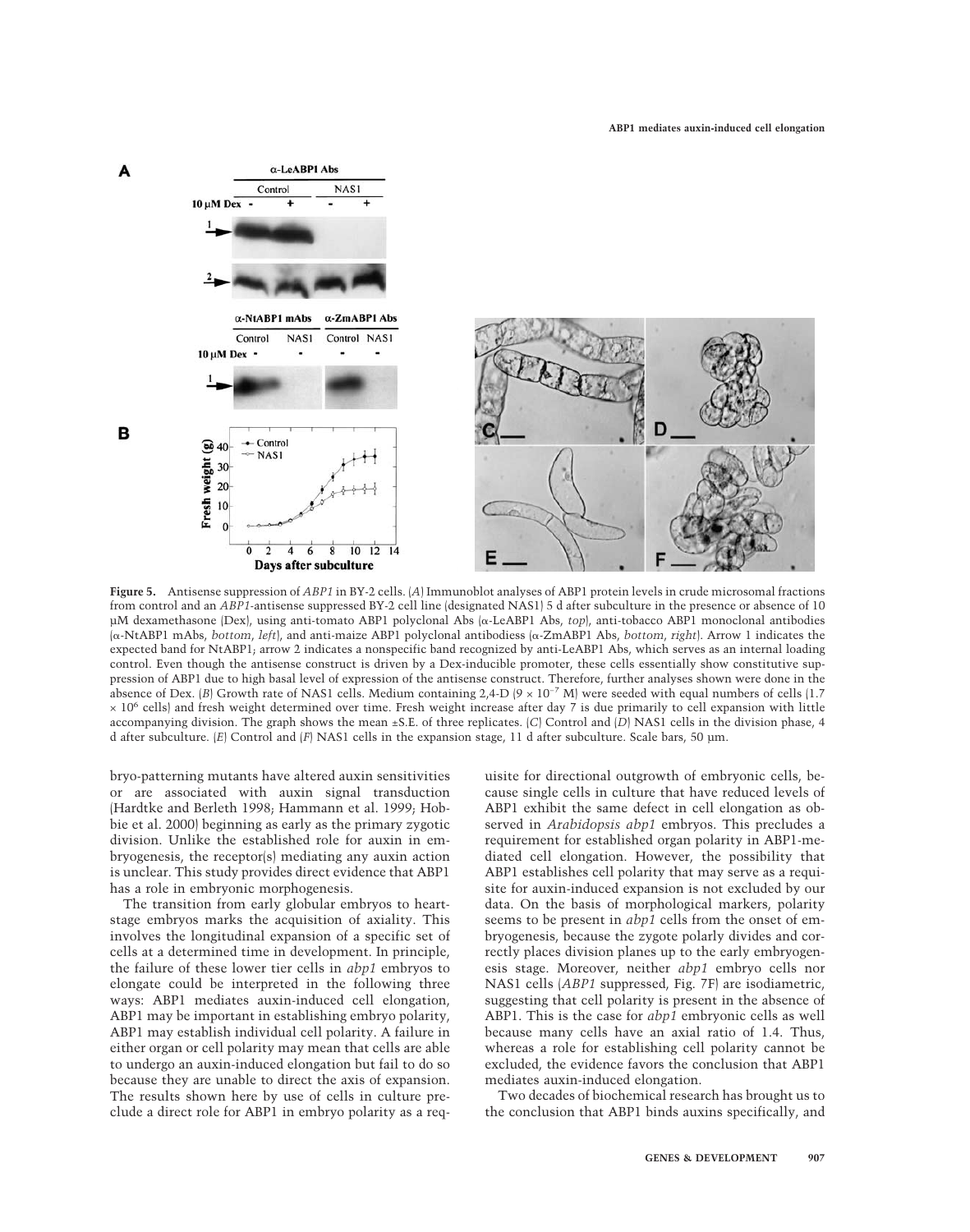

**Figure 6.** Auxin-induced cell elongation in BY-2 cells. At *top* is shown the experimental scheme in which numbers indicate days. The lengths of control (solid bars) and NAS1 (open bars) cells cultured in the indicated concentrations of NAA were measured. Cell length increment is shown as a percentage over growth in the absence of auxin. The graph shows the mean ±S.E. of three replicates.

the binding affinities are consistent with a physiological role (Ray et al. 1977; Jones 1994; Napier 1995). Thus, as an auxin-binding protein, ABP1 could be an auxin receptor or a protein that modulates the concentration of auxin. In either case, auxin binding to ABP1 could lead to an identifiable auxin response, directly in the first case, and indirectly in the second. Both overexpression of ABP1 (Jones et al. 1998) and loss of function (this work), conceivably could have effects that manifest as a hormone response. However, it has been shown that the concentration of ABP1, on the basis of auxin-binding measurements, is in the range of 0.1–10 picomoles per gram fresh weight (Jones et al. 1984; Harnden and Jones 1995; Shimomura et al. 1999), whereas the presumed operating concentration of auxin is 1000-fold higher. Therefore, even 100% occupancy of ABP1 would have a negligible effect of free IAA levels, unless assumptions are made about the microenvironment concentrations of auxin and ABP1. Finally, it is difficult to reconcile the observed acquisition of an auxin-dependent response in ABP1-overexpressing cells if ABP1 functioned as an auxin-sequestrating protein. The expected effect of overexpressing a hormone-sequestrating protein is the decrease in hormone sensitivity, not the observed conferral of an ectopic auxin-dependent response (Jones et al. 1998). In summary, the possibility that ABP1 controls auxin economy or concentration is questionable and, therefore, the observed acquisition of an auxin response in the *ABP1*-overexpressing cells (Jones et al. 1998), and the loss in a null mutant (this work), respectively, is supportive of a receptor function rather than a sequestering function.

The uniqueness of ABP1 provides both an obstacle and an opportunity. Its lack of sequence identity to any other eukaryotic protein annotated in databases at this time,



**Figure 7.** Dose response of *ABP1* antisense suppression in BY-2 cells (NAS1) to auxin. (*A*) The experimental scheme. Numbers indicate the time course (day). Cells were synchronized by auxin starvation for 3 d, then transferred to medium containing the indicated concentrations of auxin. A pulse of [<sup>3</sup>H] thymidine was applied at day 7. Cell length, [3H]thymidine incorporation and length were determined 12 h later. (*B–D*) Measurements of the response of control and NAS1 cells to NAA in terms of cell length (*B*), DNA synthesis by [3 H]thymidine incorporation (*C*), and cell number  $(D)$ . Starting cultures were seeded with 4.0  $\times$ 10<sup>6</sup> cells. The graphs show the mean ±S.E. of three replicates. (*E*,*F*) Control and NAS1 cells at 10−7 M of NAA. Images taken 4.5 d after NAA treatment. Scale bars, 50 µm.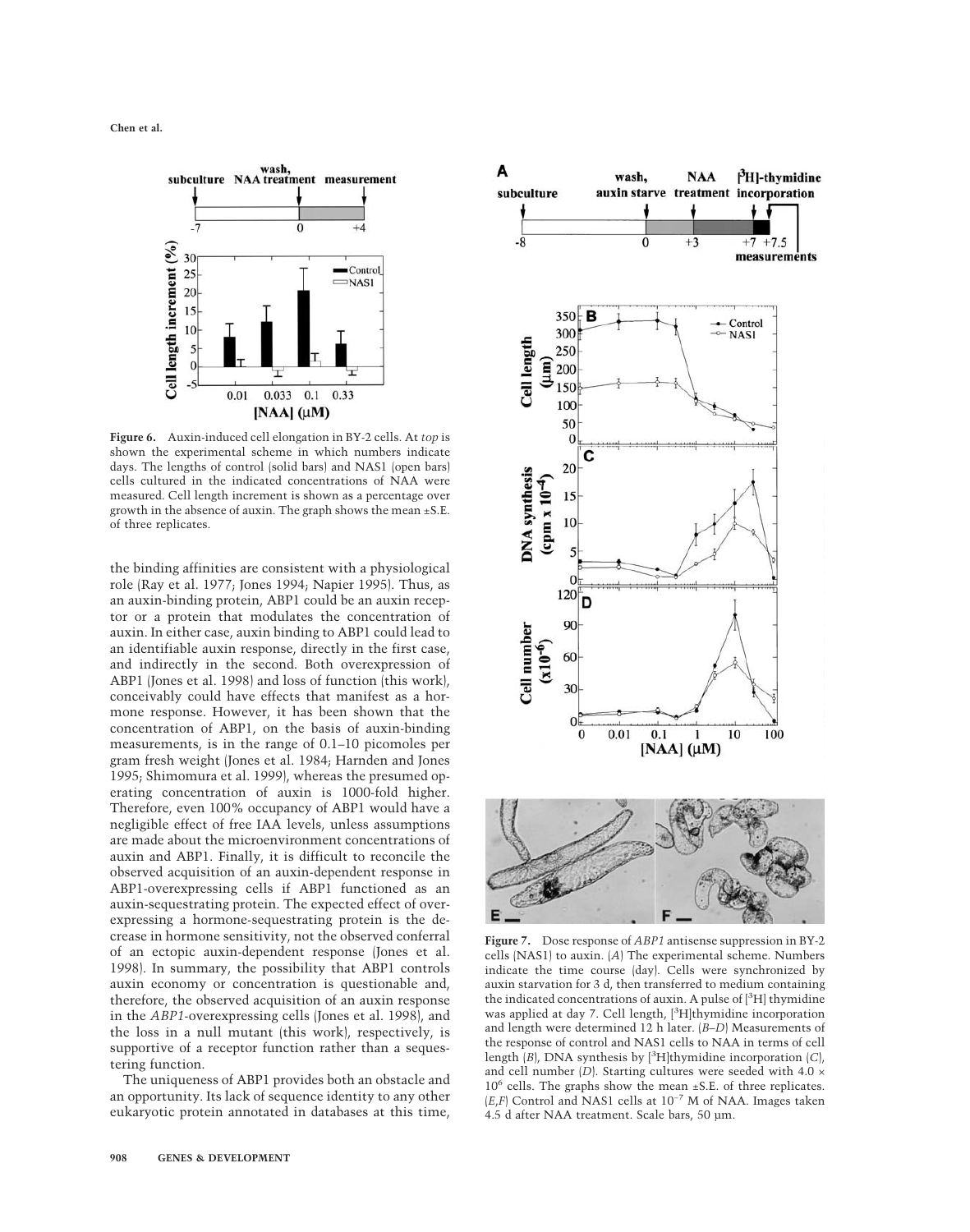much less to a well understood animal hormone receptor, does not yield any clues on mode of action. On the other hand, its novelty opens up a new signal transduction pathway. Whereas ABP1 meets the two criteria firmly established for hormone receptor function (Birnbaumer et al. 1974), namely, it binds the hormone and the auxin/ABP1 complex evokes a so-called hormone response, ABP1 may not function within a classical hormone-transduction mode.

Receptor function defined broadly includes the possibility of ligand-regulated enzyme activity, and in this instance, we must consider possibilities outside of the realm of well-studied receptor-enzyme paradigms such as receptor kinases. For example, it is possible that ABP1 has some ligand-regulated chaperone role. ABP1 is found predominantly in the lumen of the endoplasmic reticulum, although it is certainly at detectable levels throughout the endomembrane system (Jones and Herman 1993; Henderson et al. 1997) and at the plasma membrane/cell wall interface (Deikman et al. 1995). Our working hypothesis is that ABP1 regulates the direction or flux of wall materials. Because all cell wall precursors, except cellulose, pass near ABP1, it is not unreasonable to speculate that some growth-limiting component interacts with ABP1 in an auxin-dependent manner. This interaction could affect either how much of this precursor passes or the pathway it takes. As plant cell division also involves the movement of cell wall precursors, albeit along the phragmoplast rather than the TGN, ABP1 conceivably controls division as well. This possibility is consistent with the results shown in the present study. The results here are also consistent with a model whereby ABP1 interacts with a docking protein at the plasma membrane (Klämbt 1990) and our working hypothesis includes this variation on the speculated mode of action.

The shown results here do not preclude the involvement of multiple auxin receptors in expansion and division, nor does the existence of a single *ABP1* gene in *Arabidopsis* indicate that all auxin responses are mediated through ABP1. It has been shown repeatedly that auxin responses can be dissected into biochemically and spatially separable components (Vanderhoef and Dute 1981, and references therein). For example, cell expansion can be uncoupled from auxin-induced gene expression, therefore, there is no need to mandate that an ERlocalized auxin receptor mediates auxin-regulated gene expression. Conversely, the rapid effects at the plasma membrane induced by auxin need not be directly mediated by a nuclear-localized auxin receptor. Multiple auxin receptors controlling a single auxin response are possible and supported by previous studies.

The phenotype of the Abp1− embryos and the NAS1 cells address a long-standing question about cell growth modes: Is meristematic growth mechanistically the same as cell growth involved in tissue growth? The results here show that cell volume recharge occurring in daughter cells following division (i.e., a component of meristematic growth) is distinct mechanistically from the cell volume increase occurring in most tissue growth and tropisms (expansion growth). Clearly, ABP1 is not essential for cell volume recharge involved in meristematic growth.

In summary, the data presented here taken from lossof-function phenotypes in both whole plant and cells in culture indicate that ABP1 mediates auxin-regulated cell elongation and cell division either directly or indirectly. The data are consistent with the conclusion drawn from the gain-of-function study (Jones et al. 1998). ABP1 mediation of cell elongation is probably not restricted to the young embryo as indicated by the null mutant because ABP1 is found in other rapidly growing zones of the plant. Tests for ABP1 involvement have suggested that it functions at many points during plant growth and development. The challenge ahead includes finding weak or conditional alleles of *abp1* to ascertain and delimit the role of the gene in auxin signal transduction.

#### **Materials and methods**

#### ABP1 *T-DNA insertion allele screening by PCR*

A total of 60,480 T-DNA-tagged *Arabidopsis* generated at the University of Wisconsin Knockout *Arabidopsis* facility (www.biotech.wisc.edu/Arabidopsis) were screened for *ABP1* insertion alleles by PCR. Primers specific for the T-DNA left-border (5-CATTTTATAATAACGCTGCGGACATCTAC-3) and the right-border (5-TCCCAACAGTTGCGCACCT GAATG-3) were used in tandem with *ABP1*-specific primers (forward, 5-ACGAGAAAATCATACCAATTCGGACTAACC-3 and reverse, 5-GTATCTACGTAGTGTCACAAAACCTCA AC-3') for identification of mutant lines.

#### ABP1 *T-DNA insertion allele screening by Southern blot*

Ten micrograms of genomic DNA from wild-type and mutant plants were digested with *Xho*I, *Xba*I, and *Hin*dIII, respectively, run on a 0.7% agarose gel, and transferred to nylon membrane. The blots were hybridized with a genomic *ABP1* probe generated by use of *ABP1* forward and reverse primers, a cDNA PCR product (whole coding region of *ABP1* gene), and a T-DNA pD991 plasmid DNA (∼5.5 kb). Blots were washed under high  $[2 \times SSC, 0.1\% \text{ (w/v)} SDS, twice for 15 min at 65°C; 0.1 \times SSC and$ 0.1% SDS twice for 15 min at 65°C] and low (5× SSC, 0.1% SDS, twice for 15 min at 42°C; 1× SSC and 0.1% SDS, once for 15 min at 42°C) stringency conditions, respectively.

#### *Genetic complementation*

The full-length *Arabidopsis ABP1* cDNA coding region was subcloned into binary vector pBAR1 (35S promoter), derived from pGPTV-BAR (delta), by use of restriction sites *Xho*I and *Xba*I and confirmed by sequencing. Binary vectors pBAR1 35S: ABP1 and vector-only plasmid (pBAR1) were used to transform mutant plants heterozygous at the *abp1* locus by use of standard *Agrobacterium*-mediated vacuum infiltration transformation (Bechtold and Pelletier 1998). T1 plants were selected by spraying with 1:10,000 dilution of Liberty Herbicide (AgrEvo) plus 0.005% Silwet. PCR methods were used to distinguish mutant plants heterozygous at the *abp1* locus from wild-type plants in T1-transformed populations. Plants heterozygous at the *abp1* locus and hemizygous for 35S:ABP1 were used to analyze immature seed segregation within siliques. Plants hetero-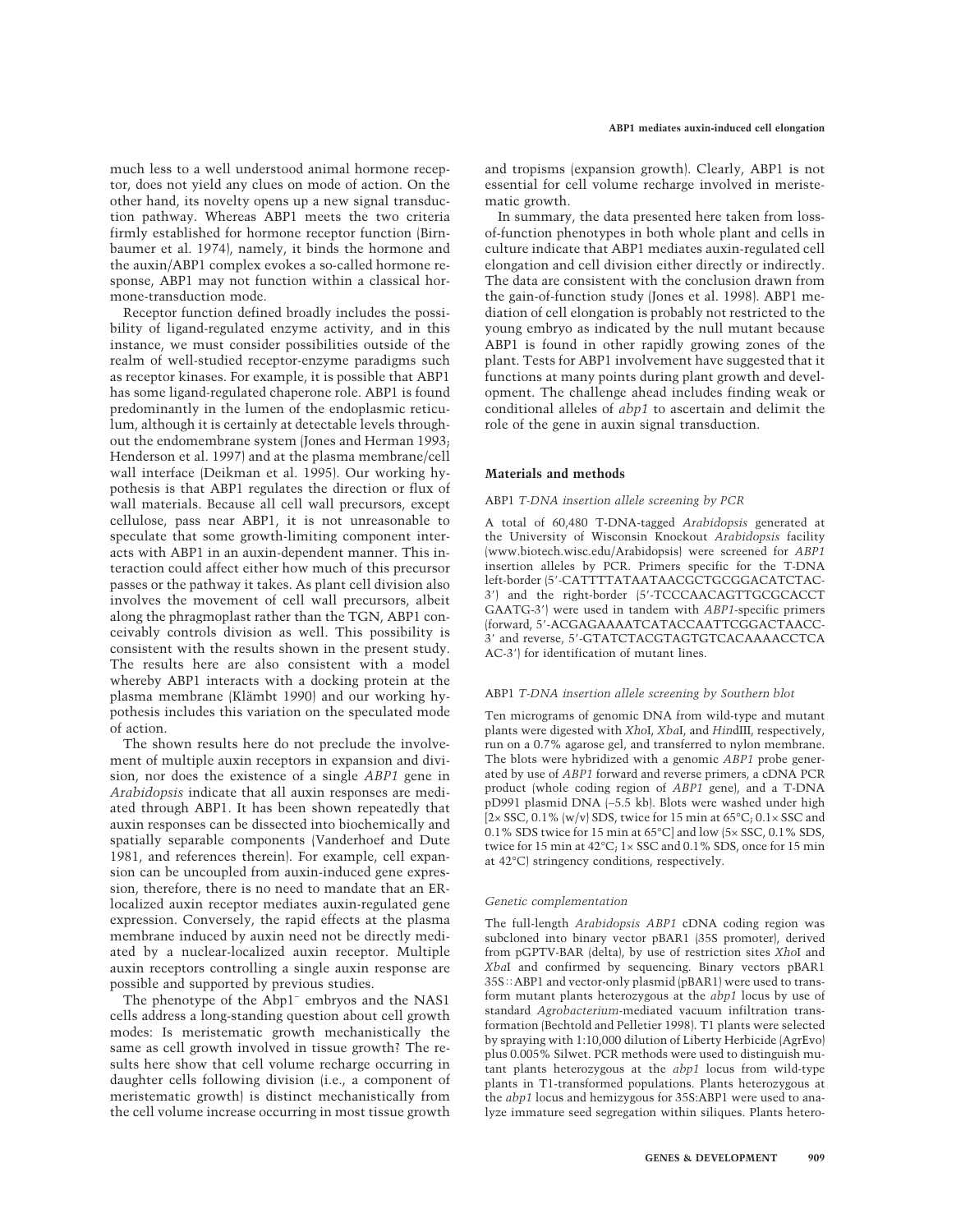#### **Chen et al.**

zygous at the *abp1* locus that were transformed with pBAR1 vector-only were used as control.

#### *Antisense suppression of ABP1 in a BY-2 cell line and characterization*

The full-length tobacco *ABP1* cDNA coding region was cloned into binary vector pTA7002 (kindly provided by Dr. Nam-Hai Chua, Rockefeller University) to form pNAS1 and confirmed by sequencing. Tobacco BY-2 cells were transformed by *Agrobacterium*-mediated transformation. Approximately 30 hygromycin-resistant colonies were pooled, collectively designated NAS1, and maintained in the same way as control BY-2 cells. The ABP1 protein expression level in wild-type and transformed lines were measured by immunoblot analysis by use of a polyclonal antiserum directed against recombinant tomato ABP1 (lacking the signal sequence), and confirmed by anti-tobacco ABP1 monoclonal antibodies (kindly provided by Dr. Catherine Perrot-Rechenmann, Institut des Sciences Végétales, CNRS, France) and anti-native maize ABP1 polyclonal antibodies (kindly provided by Dr. Richard M. Napier, Horticulture Research International, UK). In the 1-NAA treatment, cells (7 d after subculture) were washed with hormone-free medium and treatment with a different concentration of NAA. Cell length was measured 4 d after NAA treatment. In the experiment on cell division and thymidine incorporation, after 8 d in culture, cells were washed with hormone-free medium and auxinstarved for 3 d. The cells were then treated with NAA at a different concentration. Cell length and cell area were measured digitally from at least 100 cells.

#### **Acknowledgments**

This work was supported by the National Science Foundation and U. S. Department of Agriculture grants to A.M.J. We thank Drs. Kyung-Hoan Im and Tony Perdue for technical assistance.

The publication costs of this article were defrayed in part by payment of page charges. This article must therefore be hereby marked "advertisement" in accordance with 18 USC section 1734 solely to indicate this fact.

#### **References**

- Barbier-Brygoo, H., Ephritikhine, G., Klambt, D., Ghislan, M., and Guern, J. 1989. Functional evidence for an auxin receptor at the plasmalemma of tobacco protoplasts. *Proc. Natl. Acad. Sci.* **86:** 891–895.
- Barbier-Brygoo, H., Ephritikhine, G., Klambt, D., Maurel, C., Palme, K., Schell, J., and Guern, J. 1991. Perception of the auxin signal at the plasma membrane of tobacco mesophyll protoplasts. *Plant J.* **1:** 83–93.
- Batt, S., Wilkens, M.B., and Venis, M.A. 1976. Auxin binding to corn coleoptile membranes: Kinetics and specificity. *Planta* **130:** 7–13.
- Bechtold, N. and Pelletier, G. 1998. In planta Agrobacteriummediated transformation of adult *Arabidopsis thaliana* plants by vacuum infiltration. *Methods Mol. Biol.* **82:** 259– 266.
- Birnbaumer, L., Pohl, S.L., and Kaumann, A.J. 1974. Receptors and acceptors: A necessary distinction in hormone binding studies. In *Advances in cyclic nucleotide research* (ed. P. Greengard and G.G. Robison), pp. 239–281. North-Holland, New York.
- Christensen, C.A., King, E.J., Jordoan, J.R., and Drews, G.N. 1997. Megagametogenesis in *Arabidopsis* wild type and *Gf*

mutant. *Sex. Plant Reprod.* **10:** 49–64.

- Deikman, W., Venis, M.A., and Robinson, D.G. 1995. Auxins induce clustering of the auxin-binding protein at the surface of maize coleoptile protoplasts. *Proc. Natl. Acad. Sci.* **92:** 3425–3429.
- Edgerton, M.D., Tropsha, A., and Jones, A.M. 1994. The auxinbinding site of auxin-binding protein 1. *Photochemistry* **35:** 1111–1123.
- Errampalli, D., Patton, D., Castle, L., Mickelson, L., Hansen, K., Schnall, J., Feldman, K., and Meinke, D. 1991. Embryonic lethals and T-DNA insertional mutagenesis in *Arabidopsis*. *Plant Cell* **3:** 149–157.
- Fischer, C. and Neuhaus, G. 1996. Influence of auxin on the establishment of bilateral symmetry in monocots. *Plant J.* **10:** 659–669.
- Hadfi, K., Speth, V., and Neuhaus, G. 1998. Auxin-induced developmental patterns in *Brassica juncea* embryos. *Development* **125:** 879–887.
- Hammann, T., Mayer, U., and Jürgens, G. 1999. The auxininsensitive *bodenlos* mutation affects primary root formation and apical-basal patterning in the *Arabidopsis* embryo. *Development* **126:** 1387–1395.
- Hardtke, C. and Berleth, T. 1998. The *Arabidopsis* gene *MONOPTEROS* encodes a transcription factor mediating embryo axis formation and vascular development. *EMBO J.* **17:** 1405–1411.
- Harnden, D. and Jones, A.M. 1995. Organ localization of auxinbinding protein 1 in the etiolated maize seedling. *J. Plant Growth Reg.* **14:** 109–113.
- Hasezawa, S. and Syono, K. 1983. Hormonal control of elongation of tobacco cells derived from protoplasts. *Plant Cell Physiol.* **24:** 127–132.
- Henderson, J., Bauly, J.M., Ashford, D.A., Oliver, S.C., Hawes, C.R., Lazarus, C.M., Venis, M.A., and Napier, R.M. 1997. Retention of maize auxin-binding protein in the endoplasmic reticulum: Quantifying escape and the role of auxin. *Planta* **202:** 313–323.
- Hobbie, L., McGovern, M., Hurwitz, L.R., Pierro, A., Liu, N.Y., Bandyopadhyay, A., and Estelle, M. 2000. The *axr6* mutants of *Arabidopsis thaliana* define a gene involved in auxin response and early development. *Development* **127:** 23–32
- Jones, A.M. 1994. Auxin-binding proteins. *Annu. Rev. Plant Physiol. Plant Mol. Biol.* **45:** 393–420.
- Jones, A.M. and Venis, M.A. 1989. Photoaffinity labeling of auxin-binding proeins in maize. *Proc. Natl. Acad. Sci.* **86:** 6153–6156.
- Jones, A.M. and Herman, E. 1993. KDEL-containing auxin-binding protein is secreted to the plasma membrane and cell wall. *Plant Physiol.* **101:** 595–606.
- Jones, A.M., Melhado, L.L., Ho, T.-h.D., and Leonard, N.J. 1984. Azido auxins: Quantitative binding data in maize. *Plant Physiol.* **74:** 294–302.
- Jones, A.M., Im, K.-H., Savka, M.A., Wu, M.-J., DeWitt, N.G., Shillito, R., and Binns, A.N. 1998. Auxin-dependent cell expansion mediated by overexpressed auxin-binding protein 1. *Science* **282:** 1114–1117
- Klämbt, D. 1990. A view about the function of auxin-binding proteins at plasma membranes. *Plant Mol. Biol.* **14:** 1045– 1050.
- Krysan, P.J., Young, J.C., Tax, F., and Sussman, M.R. 1996. Identification of transferred DNA insertions within *Arabidopsis* genes involved in signal transduction and ion transport. *Proc. Natl. Acad. Sci.* **93:** 8145–8150.
- Krysan, P.J., Young, J.C., and Sussman, M.R. 1999. T-DNA as an insertional mutagen in *Arabidopsis. Plant Cell* **11:** 2283–2290.